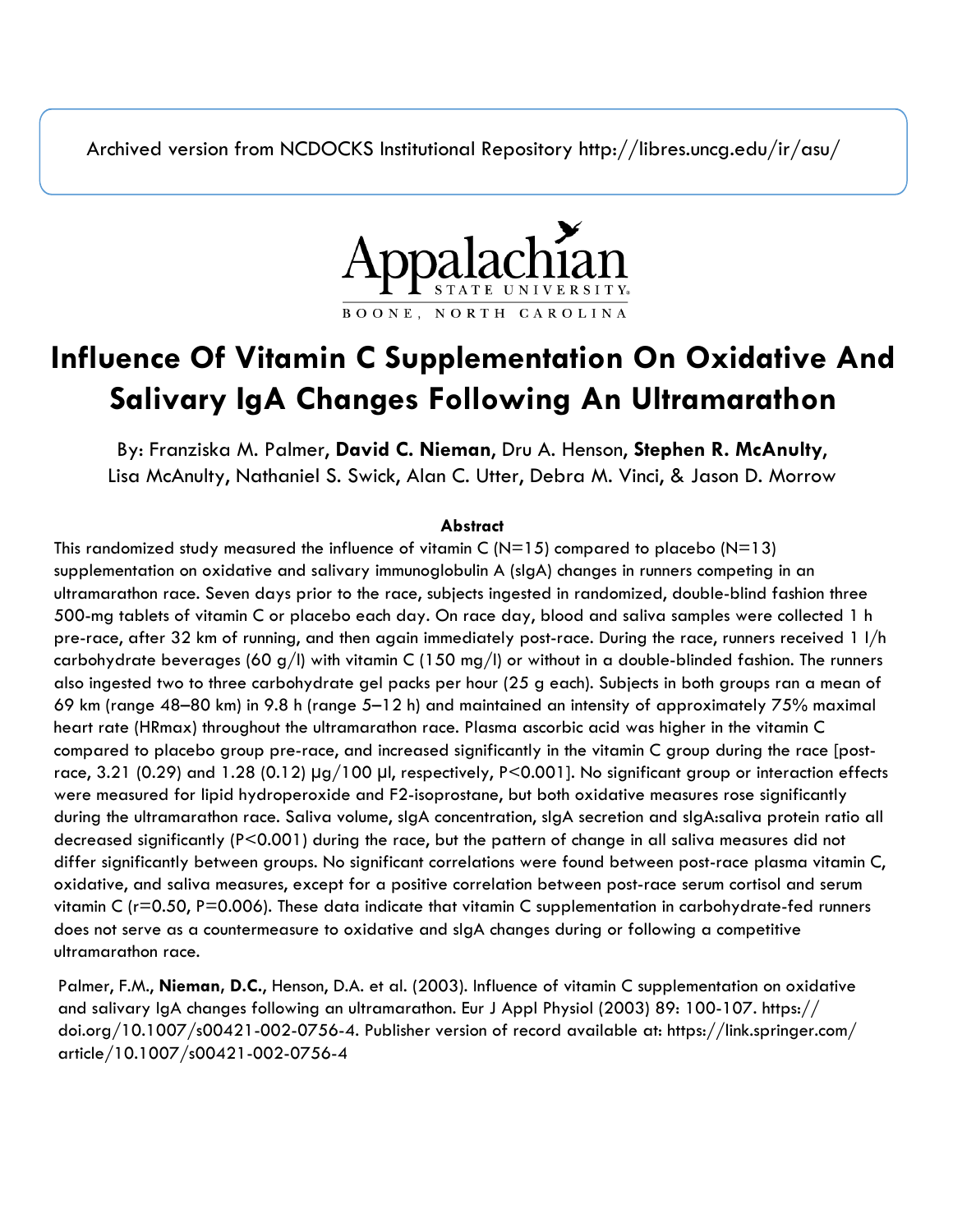Franziska M. Palmer · David C. Nieman Dru A. Henson · Stephen R. McAnulty Lis McAnulty  $\cdot$  Nathaniel S. Swick Alan C. Utter · Debra M. Vinci · Jason D. Morrow

# Influence of vitamin C supplementation on oxidative and salivary IgA changes following an ultramarathon

Abstract This randomized study measured the influence of vitamin C  $(N=15)$  compared to placebo  $(N=13)$ supplementation on oxidative and salivary immunoglobulin A (sIgA) changes in runners competing in an ultramarathon race. Seven days prior to the race, subjects ingested in randomized, double-blind fashion three 500-mg tablets of vitamin C or placebo each day. On race day, blood and saliva samples were collected 1 h pre-race, after 32 km of running, and then again immediately post-race. During the race, runners received 1 l/h carbohydrate beverages (60 g/l) with vitamin C (150 mg/l) or without in a double-blinded fashion. The runners also ingested two to three carbohydrate gel packs per hour (25 g each). Subjects in both groups ran a mean of 69 km (range 48–80 km) in 9.8 h (range 5– 12 h) and maintained an intensity of approximately 75% maximal heart rate  $(HR_{max})$  throughout the ultramarathon race. Plasma ascorbic acid was higher in the vitamin C compared to placebo group pre-race, and increased significantly in the vitamin C group during the race [post-race, 3.21 (0.29) and 1.28 (0.12)  $\mu$ g/100  $\mu$ l, respectively,  $P < 0.001$ ]. No significant group or interaction effects were measured for lipid hydroperoxide and  $F<sub>2</sub>$ -isoprostane, but both oxidative measures rose significantly during the ultramarathon race. Saliva volume, sIgA concentration, sIgA secretion and sIgA:saliva protein ratio all decreased significantly  $(P < 0.001)$  during the race, but the pattern of change in all saliva measures did not differ significantly between groups. No significant correlations were found between post-race plasma vitamin C, oxidative, and saliva measures, except for a positive correlation between post-race serum cortisol and serum vitamin C  $(r=0.50, P=0.006)$ . These data indicate that vitamin C supplementation in carbohydrate-fed runners does not serve as a countermeasure to oxidative and sIgA changes during or following a competitive ultramarathon race.

Keywords Exercise · Immune · Isoprostane · Lipid hydroperoxide · Running

## Introduction

Vitamin C (ascorbic acid) is a water-soluble vitamin found in the cytosol of cells and in the extracellular fluid. The benefits of vitamin C as a potential influence on host defense mechanisms and the immune system has generated great interest (Grimble 1997; Hughes 1999). The immune system is sensitive to the level of vitamin C intake, and supplementation of this nutrient alters many aspects of the human immune response (Anderson et al. 1980; Campbell et al. 1999; Jacob and Burri 1996). For example, Tanaka et al. (1994) reported that ascorbic acid derivatives in a culture of human peripheral blood lymphocytes acted as an immunostimulator of antibody production. Vitamin C also provides antioxidant protection as an aqueous phase peroxyl and oxygen radical scavenger and is concentrated in tissues and fluids with a high potential for radical generation (Jacob and Burri 1996).

Secretory immunoglobulins found on mucosal surfaces play a role in protection against microbial infection (Nieman and Nehlsen-Cannarella 1991). Saliva is a mucosal secretion that contains the immunoglobulin IgA. Although it has been proposed that vitamin C may increase salivary IgA (sIgA) values, this has not been confirmed in a study of healthy subjects (Anderson and

F.M. Palmer  $\cdot$  D.C. Nieman ( $\boxtimes$ )  $\cdot$  D.A. Henson S.R. McAnulty L. McAnulty · N.S. Swick · A.C. Utter D.M. Vinci

Departments of Health, Leisure and Exercise Science; Biology; Family and Consumer Sciences, Appalachian State University, PO Box 32071, Boone, NC, 28608, USA E-mail: niemandc@appstate.edu Tel.:  $+1-828-2626318$ Fax: +1-828-2623138

J.D. Morrow

Department of Medicine and Pharmacology, Vanderbilt University School of Medicine, Nashville, TN, 37240, USA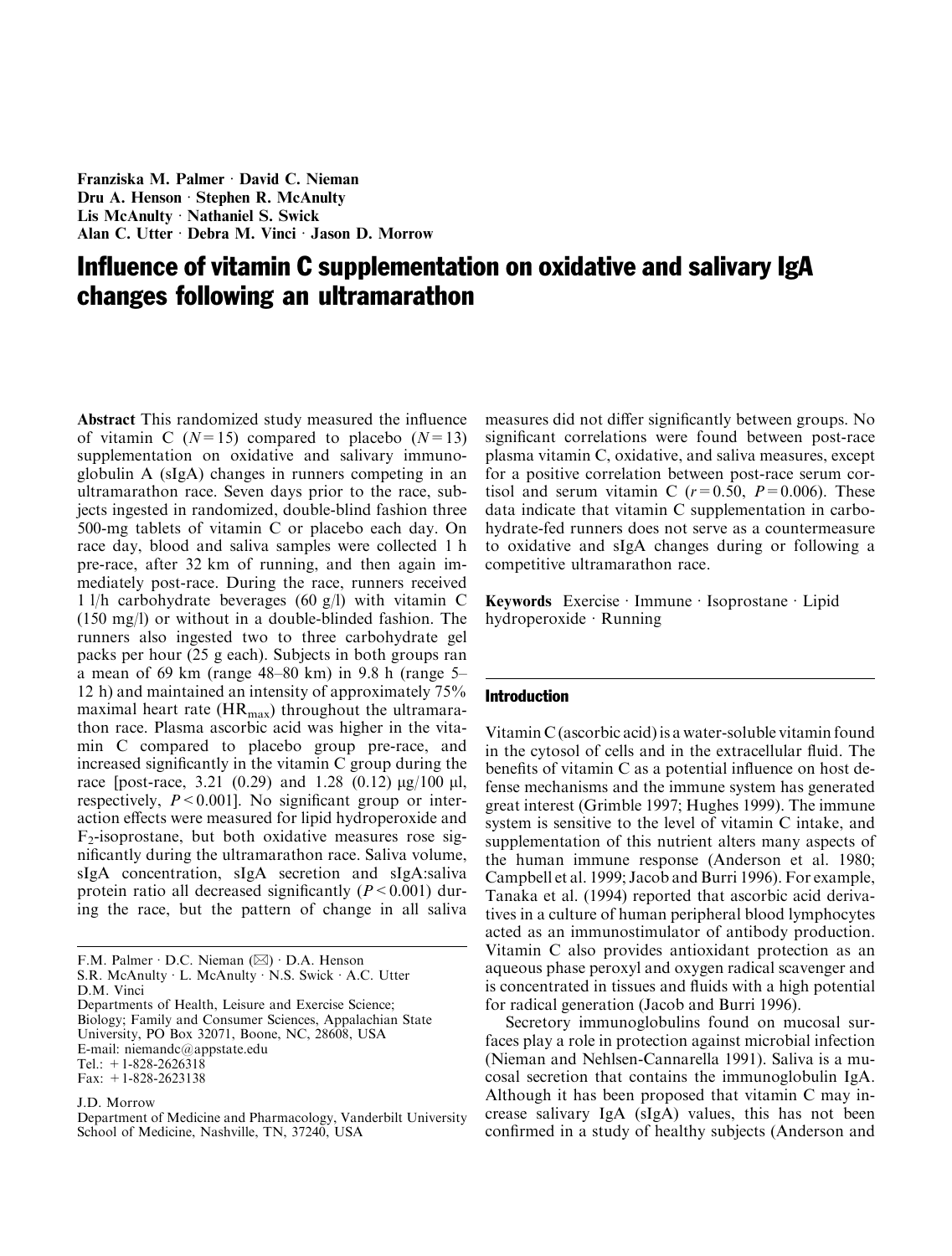Van Wyk 1980). Heavy physical exertion suppresses sIgA (Gleeson 2000). The physiologic stress of prolonged, intense endurance exercise may be an appropriate condition to study the influence of vitamin C on sIgA.

Both sIgA concentration and secretion rate decrease following endurance exercise longer than 90 min in duration. Tomasi et al. (1982) were the first to report this in a study of elite cross-country skiers competing in 20- to 50 km races. Mackinnon et al. (1987) studied elite cyclists following 2 h of cycling at 90% of anaerobic threshold. They reported decreased sIgA concentration in both trained and untrained cyclists after exercise. Müns et al. (1989) observed a significant decrease in sIgA concentration in three males following a 31-km race. Steerenberg et al. (1997) demonstrated that salivary flow rate and total sIgA output, but not sIgA concentration, were reduced in 42 triathletes following an Olympic-distance triathlon race event in the Netherlands. The majority of the research indicates that the combination of high-intensity and prolonged-duration exercise is necessary before significant decreases in this immune parameter are detected (Mackinnon 1996). Few studies have investigated the influence of vitamin C on immune responses following intense endurance exercise. Vitamin C is highly concentrated in the adrenal cortex, and it has been hypothesized that vitamin C supplements may influence serum cortisol release and alterations in immune function following heavy exertion (Enwonwu et al. 1995; Kodama et al. 1994; Laney et al. 1990; Redmann et al.1995). In some animal models, vitamin C depletion has been associated with a significant increase in serum cortisol without an increase in adrenocorticotrophic hormone (ACTH) (Enwonwu et al. 1995; Redmann et al. 1995). In contrast, others have shown that vitamin C infusion enhances adrenal glucocorticoid production (Kodama et al. 1994) or has no effect on the serum cortisol response to ACTH (Cupps and Fauci 1982). Two studies involving ultramarathon runners have supported the hypothesis that vitamin C influences cortisol release (Nieman et al. 2000; Peters et al. 2001). However, these results may be spurious because the subjects in these two studies were not randomized to treatment groups, and carbohydrate intake was not controlled. It is not known whether vitamin C supplementation may affect post-exercise changes in sIgA through its influence on cortisol.

The production of reactive oxygen species (ROS) during exhaustive exercise is well established (Ashton et al. 1999; Niess et al. 2000; Sanchez-Quesada et al. 1998; Sen and Roy 2001; White at al. 2001). Several studies have indicated that vitamin C supplementation attenuates exercise-induced oxidative stress, but this is not a consistent finding (Ashton et al. 1999; Piercy et al. 2000; Rokitzki et al. 1994; Sanchez-Quesada et al. 1998; Thompson et al. 2001; White et al. 2001). ROS generation and antioxidant status may be linked to immune alterations following exercise, such as cell adhesion, inflammation, and lymphocyte proliferation. Conversely, certain immune changes may contribute to oxidative stress (Chen et al. 1998; Niess at al. 2000; Sen and Roy 2001; Vider et al. 2001). No data are currently available regarding how oxidative changes may influence the production of sIgA, although antioxidants such as vitamin C do play a role in preventing damage to immune cells (Hughes 1999).

The purpose of this study was to examine the influence of vitamin C compared to placebo supplementation on oxidative and sIgA changes in ultramarathoners following an 80-km race. To improve upon previous studies, subjects were randomized to treatment groups, and carbohydrate intake was carefully monitored. Other immune data from this study have been published elsewhere (Nieman et al. 2002).

## Methods

#### Subjects

Ultramarathon runners were recruited through a letter of invitation prior to the April 7, 2001, Umstead Ultramarathon, in Raleigh, North Carolina. The Umstead Ultramarathon is conducted on a 16-km loop, which is run five times for the 80-km race. Male and female runners ranging in age from 20 to 70 years were accepted into the study if they had run at least one competitive ultramarathon, had trained and were capable of completing an 80-km race, and were willing to adhere to all aspects of the research design including randomized selection to either the vitamin C or placebo group. Informed consent was obtained from each subject, and the experimental procedures were in accordance with the policy statements of the institutional review board of Appalachian State University (ASU).

#### Research design

Four to six weeks prior to the ultramarathon race event, subjects reported to the ASU Human Performance Lab for orientation and measurement of body composition and cardiorespiratory fitness. Basic demographic and training data were obtained through a questionnaire. Runners agreed to avoid the use of large-dose vitamin/mineral supplements (above 100% of recommended dietary allowances), herbs, and medications, known to affect immune function, for 1 month prior to the race. Runners also agreed to avoid ingesting anti-inflammatory medications the day before or during the race. During orientation, a dietitian instructed the runners to follow a diet high in carbohydrate and moderate in vitamin C during the 7 days prior to the race event (through use of a food list) and to record dietary intake using a 7-day food record.

Body composition was assessed utilizing hydrostatic weighing, and maximal oxygen consumption  $(\dot{V}\Omega_{2\text{max}})$  was determined using a graded maximal protocol adapted for runners as described in earlier studies from our group (Nieman 2000; Nieman et al. 1997, 1998, 2001b). Oxygen uptake and ventilation were measured using the MedGraphics CPX metabolic system (MedGraphics, St. Paul, Mn., USA). Maximal heart rate  $(HR_{max})$  was measured using a chest heart rate monitor (Polar Electro, Woodbury, N.Y., USA).

Subjects were randomized to vitamin C or placebo groups. During the 7-day period prior to the race, subjects ingested three 500-mg tablets of vitamin C or placebo each day (one at each meal). All tablets were administered in a double-blinded fashion, and compliance was verified with post-study surveys. Other than the carbohydrate beverage supplied by the research team, subjects avoided food or beverages containing calories or caffeine for 6 h prior to the race start.

On race day, 29 ultramarathon runners reported to the start area between 4:30 and 5:00 a.m. After sitting for 10–15 min, blood and saliva samples were collected. Subjects were weighed, and a chest heart rate monitor was attached to each runner. Runners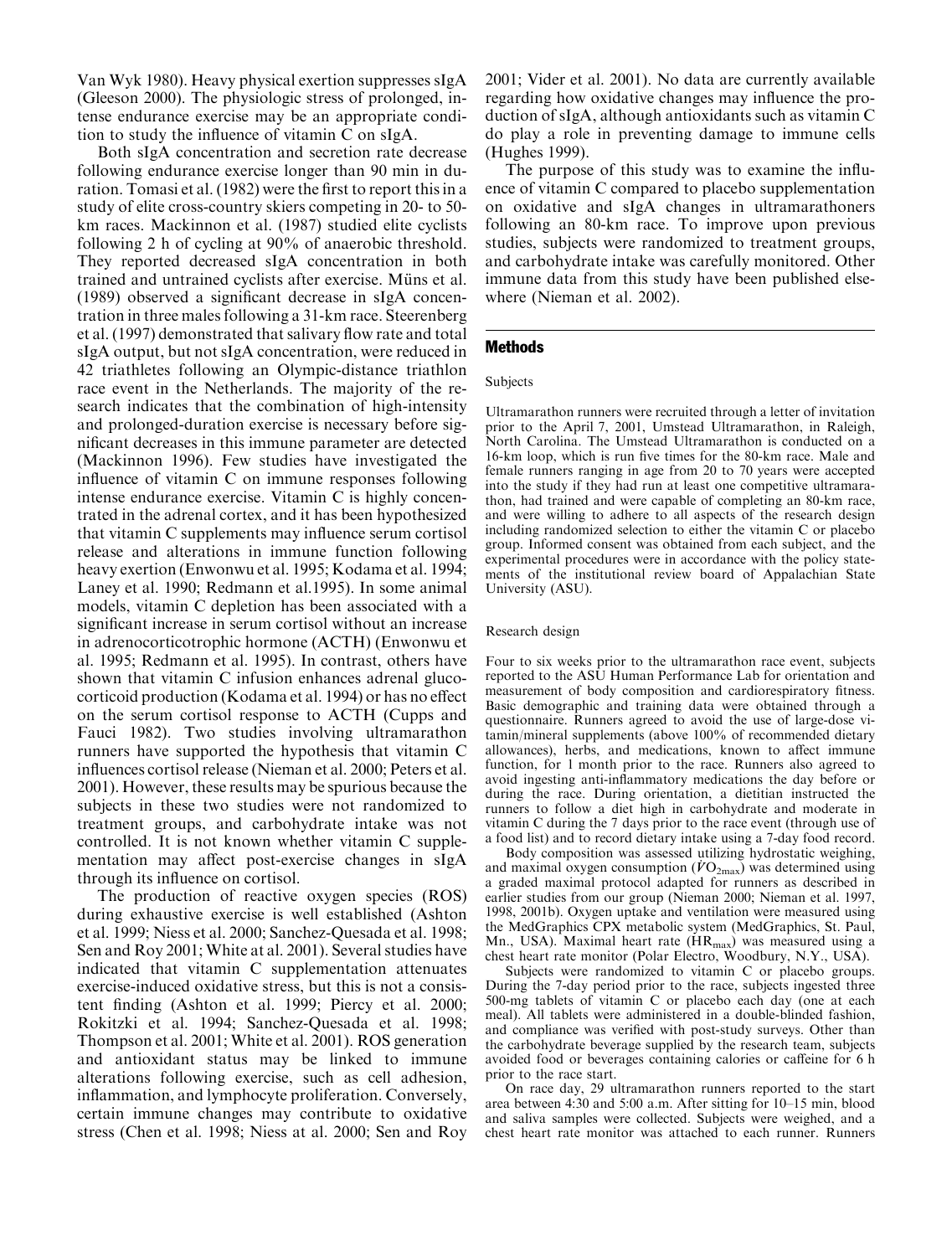received carbohydrate beverages with or without vitamin C in a double-blinded fashion using a color code (according to the original randomization scheme). The carbohydrate-vitamin C beverage contained vitamin C at a concentration of 150 mg/l. As in earlier studies, the carbohydrate beverages, with or without vitamin C, were supplied by the Gatorade Sports Science Institute (Barrington, Ill., USA) (Nehlsen-Cannarella et al. 1997; Nieman 2000; Nieman et al. 1997, 1998; 2001b). Each runner ingested 750 ml of beverage and one 500-mg vitamin C or placebo tablet approximately 30 min prior to the start of the race (5:30 a.m). During the race, runners drank approximately 1 l of beverage each hour (60 g carbohydrate/h). Research assistants were positioned every 5 km (three aid stations on the 16-km loop) to deliver color-coded beverage bottles, which contained 500 ml fluid (with or without vitamin C). Runners ingested the fluid from two bottles per hour and also ate two to three carbohydrate gel packs per hour (each containing 25 g of carbohydrate). Runners agreed to avoid all other beverages and food before and during the race. The research assistants also recorded heart rates and ratings of perceived exertion (RPE, 6–20 scale) from each runner every 5 km.

After running 32 km, and then again after crossing the 80-km race finish line, blood and saliva samples were collected from subjects within 5 min. Secondary to extreme environmental conditions (see Results), some runners were unable to complete the race due to fatigue or the 12-h limit (imposed by the research team). Blood and saliva samples were collected from these runners if they ran at least 50 km. Subjects were weighed at 32 km and post-race. A post-race questionnaire completed by each runner verified compliance to all aspects of the research design by each runner.

#### Salivary samples

Unstimulated saliva was collected by expectoration into 15-ml plastic, sterilized vials for 4 min. Participants were urged to pass as much saliva as possible into the vials during the 4-min timed session. The saliva samples were frozen at  $-0$ °C until analysis. Saliva volume was measured to the nearest 0.1 ml, and saliva total protein was quantified using the Coomassie protein assay reagent, a modification of the Bradford Coomassie dye binding colorimetric method (Bradford 1976). Salivary IgA was measured by enzymelinked immunosorbent assay according to the procedures adapted from the Hunter Immunology Unit (Royal Newcastle Hospital, Newcastle, NSW, Australia) (Gleeson et al 1999a, 1999b, 2000). The data were expressed as concentration of sIgA ( $\mu$ gml<sup>-1</sup>), concentration of sIgA relative to total protein concentration ( $\mu$ g $^{m}$ g<sup>-1</sup>), and sIgA secretion rate ( $\mu$ g $\text{min}^{-1}$ ). Data on other immune measures are being published elsewhere (Nieman et al. 2002).

#### Blood measures and plasma volume

Blood samples were drawn from an antecubital vein with subjects in the seated position. Samples were centrifuged in sodium heparin tubes. The plasma was removed and stored at  $-80^{\circ}$ C. Plasma

Table 1 Subject characteristics

cortisol was assayed using the competitive solid-phase <sup>125</sup>I radioimmunoassay (RIA) technique (Diagnostic Products, Los Angeles, Calif., USA). Plasma was analyzed spectrophotometrically for glucose (pre-run, 32 km and post-race). Plasma volume changes were estimated using the method of Dill and Costill (1974).

#### Oxidative measurements

Blood samples were immediately centrifuged at  $4^{\circ}$ C. The plasma was aliquoted into cryotubes and snap frozen in liquid nitrogen. Samples were stored at  $-80^{\circ}$ C until analysis. F<sub>2</sub>-isoprostane was analyzed by gas chromatography mass spectrometry (Morrow 2000). Lipid hydroperoxides (ROOH) were measured using a spectrophotometric kit provided by Caymen Chemicals (Cat. no. 705002).

#### Statistical analysis

Statistical significance was set at the  $P < 0.05$  level, and values expressed as mean (SE). Vitamin C and placebo groups were compared for subject characteristics and race performance measures using Student's t-tests. Salivary measures were analyzed using 2 (vitamin C and placebo groups) x 3 (times of measurement) repeated-measures ANOVA. If the group x time interaction P value was  $\leq 0.05$ , the change from baseline for 32 km and post-race values was compared between groups using Student's *t*-tests. For the multiple comparisons across groups, a Bonferroni adjustment was made, with statistical significance set at  $P < 0.025$ . Pearson product-moment correlations were used to test the relationship between all post-race measures.

#### Results

Twenty-eight ultramarathoners complied with all aspects of the study and completed at least 50 km of the race. Table 1 lists the subject characteristics for the vitamin C  $(N=15)$  and placebo  $(N=13)$  groups. The runners were experienced and committed to regular training and racing but were well below elite status. There was no significant difference between the groups for age, stature, body mass, running and racing experience, and cardiorespiratory fitness. There was no significant difference in pre-race diet with mean energy intake of 11.2 (0.2) MJ/day, carbohydrate 55.3  $(2.8)\%$ of total energy, fat 29.0 (1.8)% of total energy and vitamin C 147 (24) mg/day.

| $1.0015$ $1.0001$ $0.000$ $1.001$ $0.000$<br>[mean (SE)] | Characteristic                                                               | Vitamin C $(N=15)$ |           | Placebo $(N=13)$ | $P$ -value |       |
|----------------------------------------------------------|------------------------------------------------------------------------------|--------------------|-----------|------------------|------------|-------|
|                                                          |                                                                              | Mean               | <b>SE</b> | Mean             | SE         |       |
|                                                          | Age (years)                                                                  | 49.9               | (3.5)     | 45.2             | (2.8)      | 0.312 |
|                                                          | Stature (m)                                                                  | 1.73               | (0.02)    | 1.74             | (0.02)     | 0.642 |
|                                                          | Body mass (kg)                                                               | 76.8               | (2.4)     | 76.4             | (2.8)      | 0.912 |
|                                                          | Running experience (years)                                                   | 14.3               | (2.3)     | 13.7             | (2.5)      | 0.852 |
|                                                          | Training distance $(km \cdot week^{-1})$                                     | 58.9               | (9.7)     | 70.3             | (5.6)      | 0.321 |
|                                                          | Ultramarathons raced                                                         | 21.2               | (8.1)     | 20.3             | (6.6)      | 0.934 |
|                                                          | $\dot{V}\text{O}_{2\text{max}}$ (ml · kg <sup>-1</sup> · min <sup>-1</sup> ) | 47.2               | (1.8)     | 48.4             | (2.3)      | 0.693 |
|                                                          | $VEmax(l \cdot min^{-1})$                                                    | 134                | (6)       | 137              | (6)        | 0.689 |
|                                                          | $HR_{max}(beats \cdot min^{-1})$                                             | 181                | (4)       | 183              | (4)        | 0.725 |
|                                                          | $RER_{max}$                                                                  | 1.15               | (0.02)    | 1.16             | (0.02)     | 0.841 |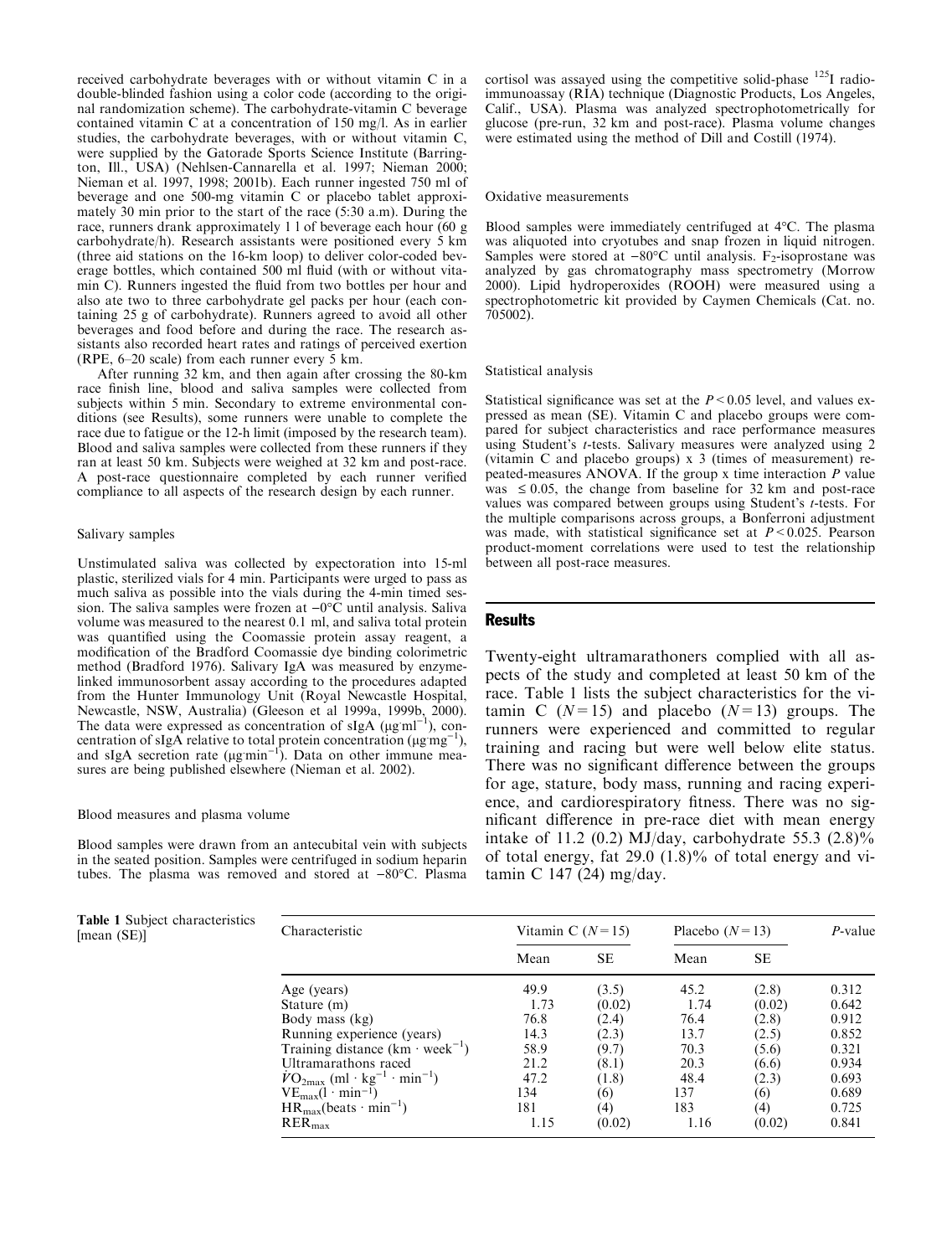Environmental conditions were measured four times during the race. At 6:00 a.m. readings were  $18^{\circ}$ C and  $90\%$ relative humidity (rh), at 10:00 a.m. 24°C and 60% rh, at 2:00 p.m. 31°C and 40% rh, and at 6:00 p.m. 30°C and 40% rh. The average heart rates during the race were not significantly different between the vitamin C and placebo groups [135 (4) and 136 (5) beats per minute, 75.7 (1.9)% and 75.2 (2.1)%  $HR_{max}$  respectively]. The vitamin C group ran a mean of 68.7 (3.3) km in 9.85 (0.36) h, which was not significantly different from the placebo group which completed 68.7 (3.5) km in 9.68 (3.5) h. RPE averaged 10.9 (0.3) (''fairly light'' 6–20 scale) during the first 15 km, and rose to 14.3 (1.2) for the vitamin C group and 15.0 (1.8) for the placebo group at the end of the race. There was no significant difference in fluid intake between the two groups. The vitamin C group drank 1.04 (0.08) l/h while the placebo group drank 0.85 (0.06) 1/h, with a mean intake of 57 g of carbohydrate per hour for both groups. The runners also averaged 2.3 (0.16) gel packs or 58 g of carbohydrate per hour. Modest changes in body mass [vitamin C 1.88 (0.37) kg, placebo 1.79 (0.24) kg] and plasma volume [vitamin C 4.02 (0.48)%, placebo 2.74  $(0.55)\%$ ] were measured but did not differ significantly between the two groups.

Plasma vitamin C was significantly higher in the vitamin C compared to placebo group pre-race, at 32 km, and post-race (Table 2). No significant group or interaction effects were measured for lipid hydroperoxides and  $F_2$ -isoprostane, but both oxidative measures rose significantly during the ultramarathon race (Table 2). Post-race lipid hydroperoxides and  $F_2$ -isoprostane were positively correlated ( $r=0.44$ ,  $P=0.019$ ). F<sub>2</sub>-isoprostane tended to be higher in the vitamin C compared to placebo group across all time points (group effect,  $P=0.051$ ) (Table 2). No significant interaction effect was measured for serum glucose (data not shown). Serum cortisol rose strongly in both groups during the race, with a slightly greater increase measured in the vitamin C group (group  $\times$  time interaction,  $p=0.034$ ) (Fig. 1). Post-race serum cortisol was positively correlated with serum vitamin C  $(r=0.50, P=0.006)$ , but no other significant correlations were found between serum vitamin C or oxidative and sIgA parameters.

Table 3 and Figs. 2 and 3 summarize the salivary IgA data. No significant group or interaction effects were



Fig. 1 Serum cortisol rose in both groups during the race, with a slightly greater increase measured in the vitamin  $\overline{C}$  group (group  $\times$ time interaction,  $P=0.034$ )

measured for saliva secretion rate, saliva protein concentration, and saliva protein IgA concentration (Table 3). The saliva secretion rate (volume of saliva in 4 min) declined in both groups at 32 km and post-race compared to the pre-race values (Table 3). Saliva protein concentration did not change significantly from prerace values at either 32 km or post-race (Table 3). Sliva protein IgA concentration decreased 37% and 31% post-race in the vitamin C and placebo groups, respectively (Table 3). The pattern of change in sIgA concentration did not differ significantly between groups  $(P=0.713)$ . Saliva IgA concentration decreased in the vitamin C and placebo groups at 32 km  $(-38\%$  and  $-47\%$ , respectively) and post-race  $(-26\%$  and  $-27\%$ , respectively) (Fig. 2). The pattern of change in sIgA secretion rate did not differ significantly between groups  $(P=0.705)$ . Saliva IgA secretion rate decreased in the vitamin C and placebo groups at 32 km  $(-58\%$  and  $-66\%$ , respectively) and post-race  $(-45\%$  and  $-40\%$ , respectively) (Fig. 3).

#### **Discussion**

This study measured the influence of vitamin C supplementation (1500 mg/day for 7 days prior to and the day of the ultramarathon race) compared to placebo on

| <b>Table 2</b> Ascorbic acid and<br>oxidative measures | Parameter                                  | Pre-race |           | $32 - km$ |           | Post-race |           | Effect: group<br>interaction time |
|--------------------------------------------------------|--------------------------------------------|----------|-----------|-----------|-----------|-----------|-----------|-----------------------------------|
|                                                        |                                            | Mean     | <b>SD</b> | Mean      | <b>SD</b> | Mean      | <b>SD</b> |                                   |
|                                                        | Plasma ascorbic acid $(\mu$ g/100 $\mu$ l) |          |           |           |           |           |           | ${}_{0.001}$                      |
|                                                        | Vitamin C                                  | 1.25     | (0.11)    | 2.56      | (0.15)    | 3.21      | (0.29)    | ${}_{0.001}$                      |
|                                                        | Placebo                                    | 0.73     | (0.10)    | 1.08      | (0.15)    | 1.28      | (0.12)    | ${}_{0.001}$                      |
|                                                        | Lipid hydroperoxide $(\mu M)$              |          |           |           |           |           |           | 0.921                             |
|                                                        | Vitamin C                                  | 31.3     | (2.1)     | 32.1      | (2.3)     | 39.8      | (4.4)     | 0.079                             |
|                                                        | Placebo                                    | 36.3     | (0.7)     | 27.0      | (3.1)     | 39.2      | (3.6)     | 0.027                             |
|                                                        | $F_2$ -isoprostane (pg/ml)                 |          |           |           |           |           |           | 0.051                             |
|                                                        | Vitamin C                                  | 60.4     | (8.2)     | 64.5      | (7.0)     | 75.1      | (5.6)     | 0.864                             |
|                                                        | Placebo                                    | 44.8     | (2.8)     | 53.7      | (4.0)     | 62.6      | (2.8)     | 0.003                             |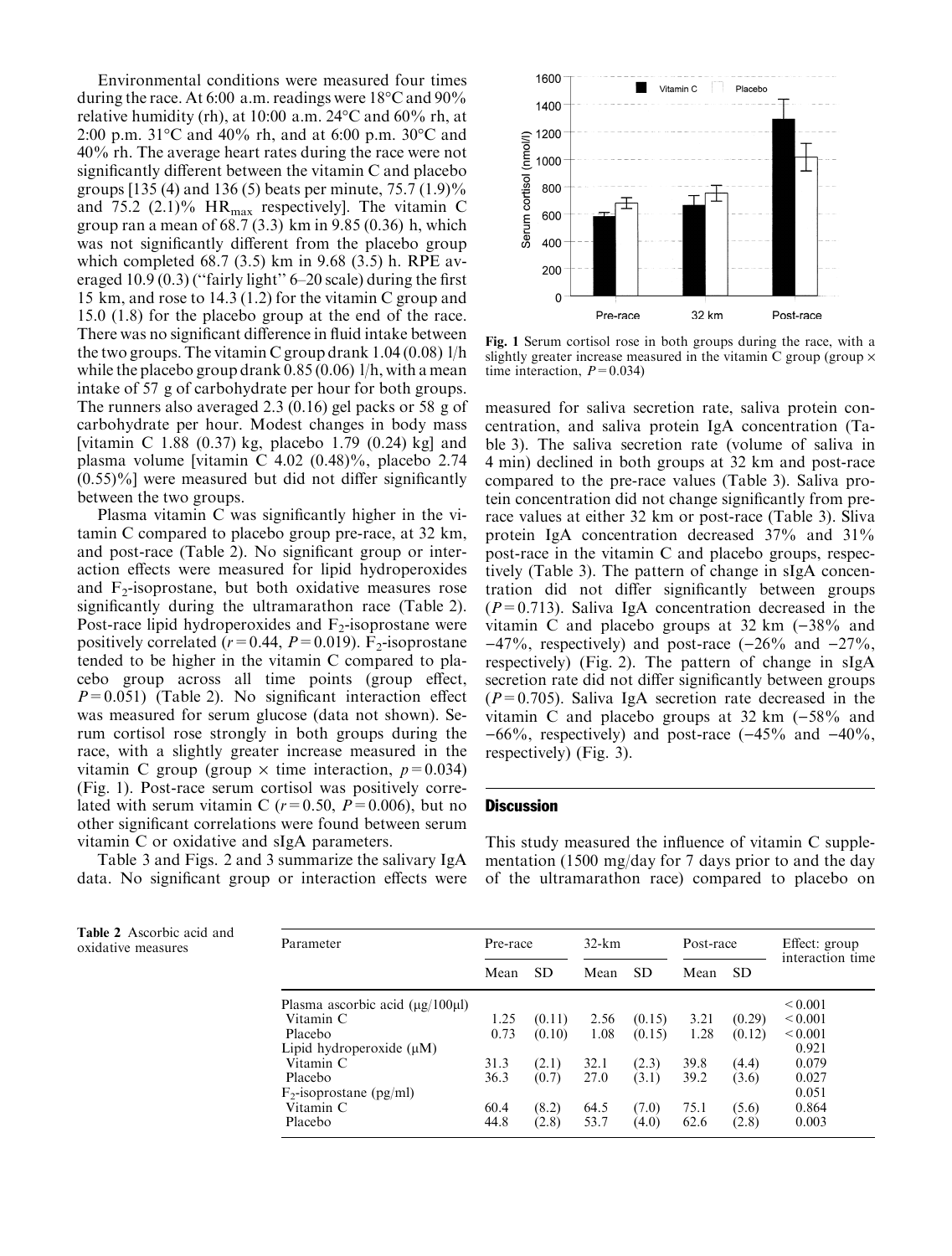Table 3 Salivary IgA changes inresponse to running an ultramarathon in vitamin C  $(N=15)$  and placebo  $(N=13)$ groups

| Parameter                                                   | Pre-Race |        | $32 \text{ km}$ |        | Post-Race |        | Effect: group<br>interaction time |  |
|-------------------------------------------------------------|----------|--------|-----------------|--------|-----------|--------|-----------------------------------|--|
| Saliva volume $(ml \cdot 4 min^{-1})$                       |          |        |                 |        |           |        | 0.515                             |  |
| Vitamin C                                                   | 1.93     | (0.09) | 1.18            | (0.11) | 1.41      | (0.08) | 0.716                             |  |
| Placebo                                                     | 1.90     | (0.11) | 1.01            | (0.15) | 1.38      | (0.16) | ${}_{0.001}$                      |  |
| Saliva protein concentration<br>$(mg \cdot ml^{-1})$        |          |        |                 |        |           |        | 0.420                             |  |
| Vitamin C                                                   | 1.25     | (0.15) | 1.15            | (0.12) | 1.42      | (0.17) | 0.918                             |  |
| Placebo                                                     | 1.32     | (0.17) | 1.36            | (0.18) | 1.59      | (0.26) | 0.175                             |  |
| Saliva protein IgA concentration<br>$(\mu g \cdot mg^{-1})$ |          |        |                 |        |           |        | 0.340                             |  |
| Vitamin C                                                   | 520      | (70.0) | 297             | (33.0) | 330       | (49.0) | 0.835                             |  |
| Placebo                                                     | 442      | (39.0) | 241             | (47.0) | 307       | (68.0) | ${}_{0.001}$                      |  |



Fig. 2 The pattern of change in salivary immunoglobulin A  $(sIgA)$ concentration did not differ significantly between groups  $(P=0.713)$ . Saliva IgA concentration decreased in the vitamin C and placebo groups at 32 km  $(-38\%$  and  $-47\%$ , respectively) and post-race  $(-26\%$  and  $-27\%$ , respectively)



Fig. 3 The pattern of change in sIgA secretion rate did not differ significantly between groups ( $P=0.705$ ). Saliva IgA secretion rate decreased in the vitamin C and placebo groups at  $32 \text{ km } (-58\%)$ and  $-66\%$ , respectively) and post-race  $(-45\%$  and  $-40\%$ , respectively)

oxidative and sIgA changes in carbohydrate-fed runners during and following an ultramarathon race. Vitamin C compared to placebo supplementation had no influence on any of the measured salivary and oxidative parameters in subjects running at approximately  $75\%$  HR<sub>max</sub>

for 10 h. No significant correlations were found between post-race plasma vitamin C, oxidative, and sIgA measures. This is the first study to test the influence of vitamin C supplementation on measures of both oxidative and sIgA following a competitive race.

Saliva IgA secretion rate, saliva IgA concentration and saliva protein IgA concentration decreased during and following the ultramarathon. This is in agreement with several previous studies that have studied the effects of endurance exercise on sIgA (Krywkowski et al. 2001; Müns et al. 1989; Nieman et al. 2001a; Tomasi et al. 1982). The decrease in the saliva values observed after exercise is dependent on both the duration and intensity of the exercise, with greater alterations observed following prolonged heavy exertion (Mackinnon and Hooper 1994; McDowell et al. 1991).

In recent years, researchers have attempted to identify nutritional countermeasures to exercise-induced changes in sIgA. Several studies have demonstrated that carbohydrate supplementation has no significant influence on sIgA changes following heavy exertion. In a study of 98 marathon runners, sIgA concentration, saliva protein IgA, and sIgA secretion rates decreased equally for both carbohydrate- and placebo-supplemented groups (Nieman et al. 2001a). The same findings were reported in a study of carbohydrate-fed female rowers engaged in 2 h of rowing drills (Nehlsen-Cannarella et al. 2000). Krzykowski et al. (2001) examined the effects of glutamine and protein supplementation on decreases in sIgA. Eleven athletes exercised at 75% of  $VO<sub>2</sub>max$  for 2 h on a cycle ergometer on three separate days. Glutamine, protein, and placebo supplements were given during and for 2 h after exercise. Supplementation did not attenuate the exercise-induced decrease in sIgA values even though plasma glutamine values were maintained. Additional research is necessary to elucidate the mechanisms associated with the mucosal immune system and to identify other possible means for attenuating the decrease in sIgA.

Vitamin C supplementation did not attenuate exercise-induced oxidative stress in the present investigation. Similar results have been obtained from several recent studies testing the effectiveness of vitamin C at protecting against exercise-generated ROS (Peters et al. 2001; Rokitzki et al. 1994; Thompson et al. 2001). This lack of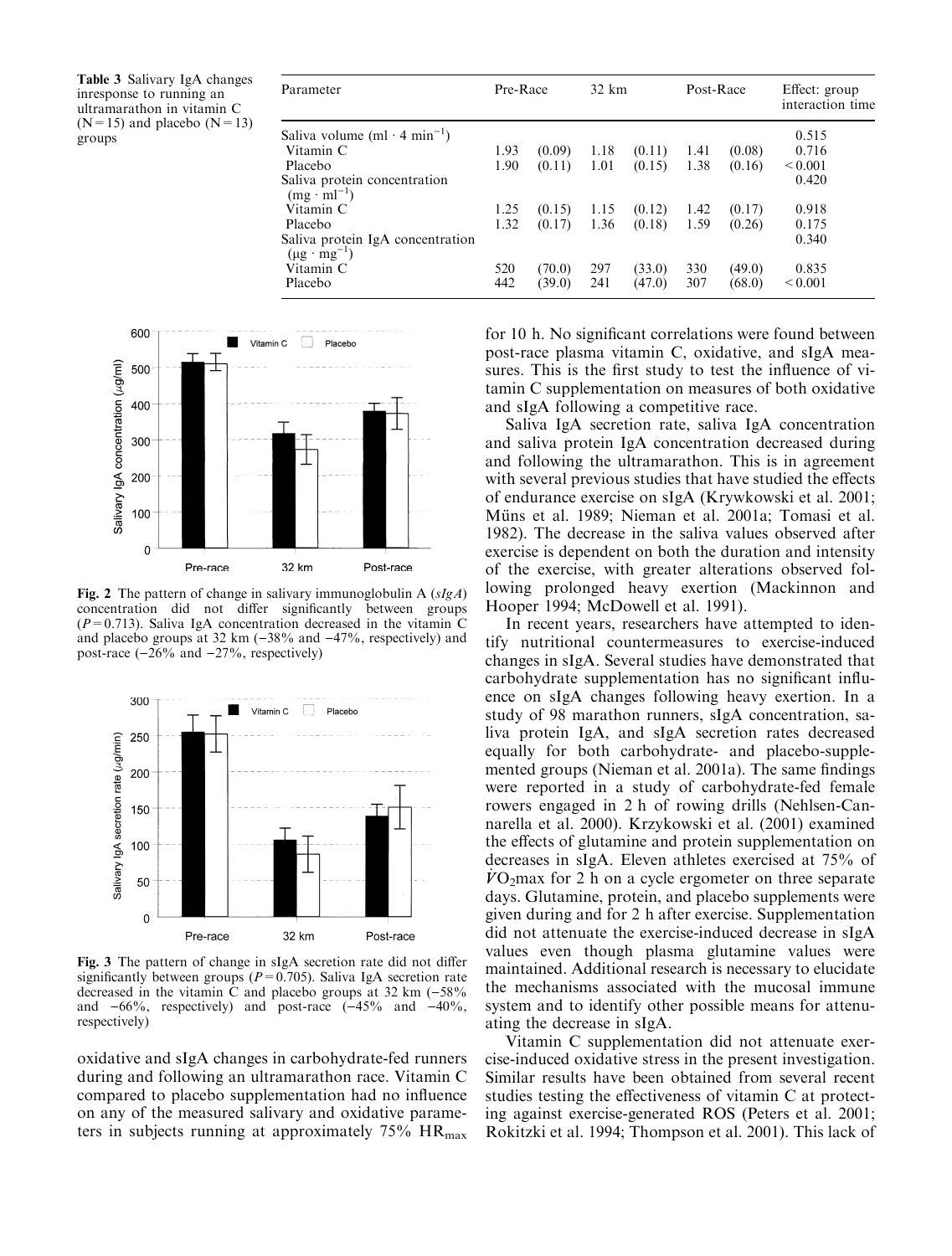attenuation could partially be due to the location of vitamin C within hydrophilic compartments. Radicals attacking lipid membranes are primarily scavenged by vitamin E, which is present in the phospholipid bilayer. Upon reducing the radical, vitamin E is oxidized into a weakly reactive tocopherol radical. The tocopherol radical is then reduced by vitamin C in the hydrophilic compartments. This final radical reduction acts to replenish vitamin E stores within the cell membrane. Thus, vitamin E is a much more potent defender against lipophilic radicals, while vitamin C is more effective at protecting against hydrophilic radicals (Mylonas and Kouretas 1999). This mechanism could potentially explain the apparent ineffectiveness of vitamin C at reducing lipid peroxidation by exercise-induced ROS. A recent study supports the observation that vitamin C is not effective at reducing lipid peroxidation, regardless of dose. Fifteen healthy young women who received vitamin C doses of 30–2500 mg daily had unchanged levels of plasma and urine  $F_2$ -isoprostanes (Levine et al. 2001).

Few studies have examined the relationship between oxidative stress and immunosuppression. However, a study conducted by Franci et al. (1996) found that thermally induced oxidative stress negatively affected lymphocyte function, specifically cell proliferation and immunoglobulin (Ig) function. It was also observed that the presence of vitamin E attenuated these immunosuppressive effects, while vitamin C administration elicited no response. Significantly increased pre-to-post race  $F_2$ -isoprostane concentrations demonstrated exercise-induced oxidative stress in subjects; however, the current investigation was unable to show that vitamin C supplementation demonstrated any protective effects against exercise-induced oxidative stress, nor was it able to link any oxidative measures to exercise-induced reductions in sIgA.

Most studies have failed to show an influence of vitamin C supplements on immune changes following intense endurance exercise (Krause et al. 2001; Nieman et al. 1997, 2002; Petersen et al. 2001). In the present study, we also examined immune cell counts, plasma concentrations of interleukins IL-6, IL-10, IL-1ra, and IL-8, mitogen-stimulated lymphocyte proliferation, and IL-2 and interferon gamma  $(IFN-\gamma)$  production (Nieman et al. 2002). As reported elsewhere, vitamin C compared to placebo supplementation had no significant effect on the pattern of change in these immune parameters following an ultramarathon (Nieman et al. 2002). A study of 12 marathoners, who ran for 2.5 h on treadmills after receiving either vitamin C or placebo supplementation, revealed no differences in the pattern of changes in hormonal and immune values (including natural killer cell activity, mitogen-stimulated lymphocyte proliferation, granulocyte/monocyte phagocytosis and oxidative burst activity, leukocyte subsets, and IL-6) (Nieman et al. 1997). Krause et al. (2001) reported no effects of vitamin C supplementation (2000 mg/day for 1 week) on neutrophil phagocytosis and bactericidal ability following a competitive biathlon (16 km uphill cycling and 2 km uphill running). However, that study did not include a placebo supplement, and subjects were not randomized to treatment conditions. In another study, male runners ingested 500 mg vitamin C and 400 mg vitamin E or placebo for 14 days before and 7 days after running downhill for 90 min on treadmills (Petersen et al. 2001). Despite a substantial elevation in plasma measures of vitamin C and E, no group differences were measured for the pattern of change in cytokines and 13 lymphocyte subsets.

The results of this study revealed no correlation between serum cortisol and post-race sIgA parameters, but post-race serum cortisol was positively correlated with serum vitamin C. These findings do not support the hypothesis that vitamin C supplementation attenuates the exercise-induced increase in cortisol levels. These findings are in disagreement with the results of a study of 29 ultramarathon runners competing in the Comrades 90-km race. In that study, post-race serum cortisol measures were negatively correlated with vitamin C, and the pattern of change in cortisol was significantly lower in the vitamin C compared to placebo groups (Nieman et al. 2000; Peters et al. 2001). There are several possible explanations for the conflicting results. In the Comrades study, subjects were not randomized to treatment groups, and carbohydrate intake during the race was not controlled. This is in contrast to methods followed in the present study (Nieman et al. 2000; Peters et al. 2001). Carbohydrate compared to placebo beverage ingestion has a marked effect on postexercise changes in stress hormones, including cortisol, and immunity. (Nehlsen-Cannarella et al. 1997; Nieman 2000; Nieman et al. 1998, 2001b).

In conclusion, our data indicate that vitamin C supplementation does not serve as a countermeasure to post-race oxidative and sIgA changes in carbohydratefed ultramarathon runners. The decreases in sIgA concentration, secretion rate, and sIgA protein concentration following heavy exertion appear to be stereotypical and not affected by vitamin C supplementation. Statistical correlations suggest that oxidative stress has little influence on the mucosal immune changes that take place during or following a competitive ultramarathon race. Despite vitamin C supplementation, the decrease in sIgA in this study was large, suggesting that continued research is necessary for other potential countermeasures that may have significant implications for ultra-athletes.

Acknowledgements This research was supported by a grant from Gatorade Sports Science Institute and by NIH grants GM 15431, CA 77839, DK 48831, and DK 26657. J.D. Morrow is the recipient of a Burroughs Wellcome Clinical Scientist Award in Translational Research.

#### References

Anderson R, Van Wyk H (1980) The effect of ascorbate ingestion on levels of salivary IgA in adult volunteers. Am J Clin Nutr 33:6–7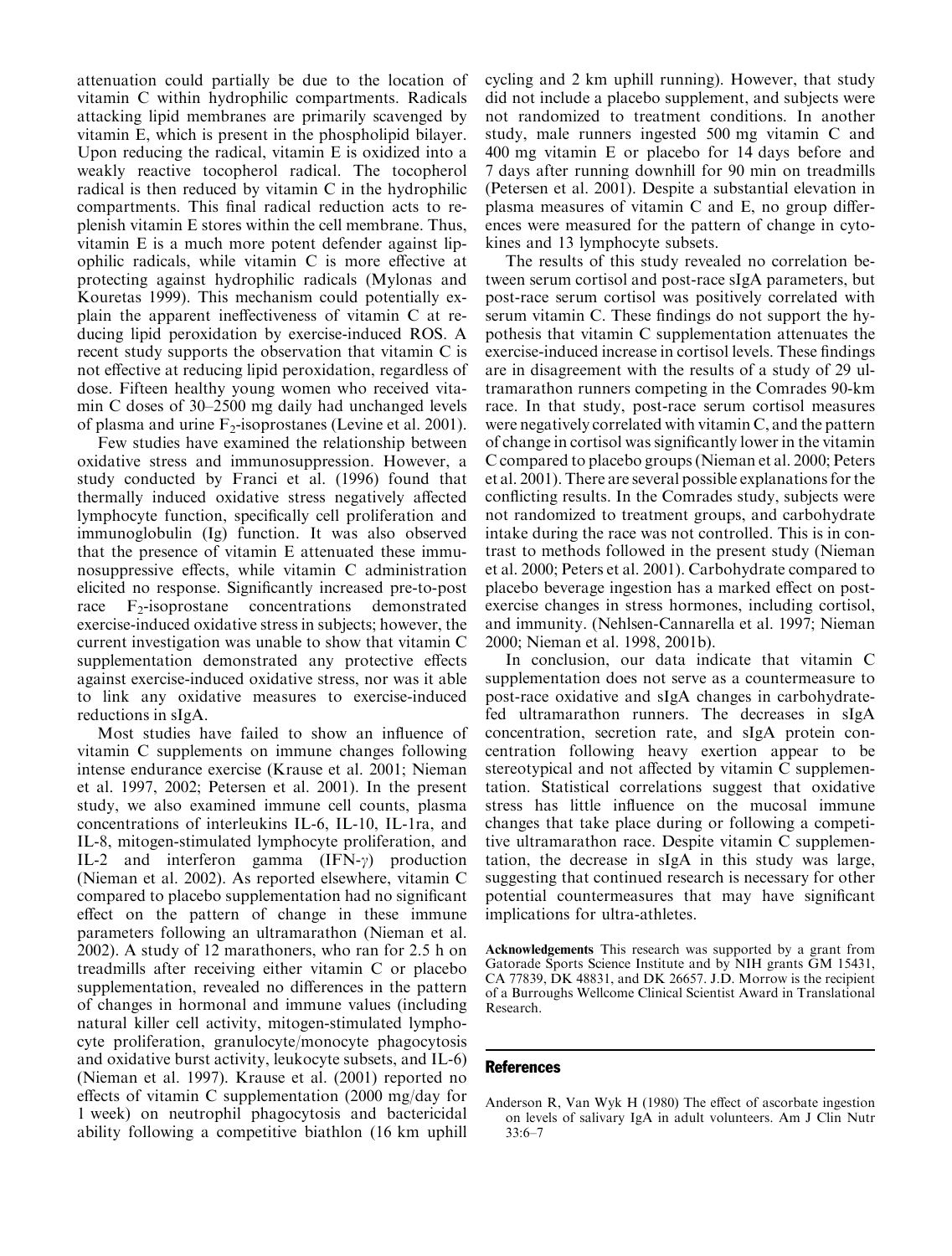- Anderson R, Oosthuizen R, Maritz R, Van Rensburg AJ (1980) The effects of increasing weekly doses of ascorbate on certain cellular and humoral immune functions in normal volunteers. Am J Clin Nutr 33:71–76
- Ashton T, Young IS, Peters JR, Jones E, Jackson SK, Davies B, Rowlands CC (1999) Electron spin resonance spectroscopy, exercise, and oxidative stress: an ascorbic acid intervention study. J Appl Physiol 87:2032–2036
- Bradford MM (1976) A rapid and sensitive method for the quantitation of microgram quantities protein utilizing the principle of protein-dye binding. Anal Biochem 72:248–254
- Campbell JD, Cole M, Bunditrutavorn B, Vella AT (1999) Ascorbic acid is a potent inhibitor of various forms of T cell apoptosis. Cell Immunol 194:1–5
- Chen CY, Huang YL, Lin TH (1998) Association between oxidative stress and cytokine production in nickel-treated rats. Arch Biochem Biophys 356:127–132
- Cupps TR, Fauci AS (1982) Corticosteroid mediated immunoregulation in man. Immunol Rev 65:133–155
- Dill DB, Costill DL (1974) Calculation of percentage changes in volumes of blood, plasma, and red cells in dehydration. J Appl Physiol 37:247–248
- Enwonwu CO, Sawiris P, Chanaud N (1995) Effect of marginal ascorbic acid deficiency on saliva level of cortisol in the guinea pig. Arch Oral Biol 40:737–742
- Franci O, Amici A, Margarit R, Merendino N, Piccolella E (1996) Influence of thermal and dietary stress on immune response of rabbits. J Anim Sci 74:1523–1529
- Gleeson M (2000) Mucosal immunity and respiratory illness in elite athletes. Int J Sports Sci 21 [Suppl. 1]:S33–S43
- Gleeson M, Hall ST, McDonald WA, Flanagan AJ, Clancy RL (1999a) Salivary IgA subclasses and infection risk in elite swimmers. Immunol Cell Biol 77:351–355
- Gleeson M, McDonald WA, Pyne DB, Cripps AW, Francis JL, Fricker PA, Clancy RL (1999b) Salivary IgA levels and infection risk in elite swimmers. Med Sci Sports Exerc 31:67–73
- Gleeson M, McDonald WA, Pyne DB, Clancy RL, Cripps AW, Francis JL, Fricker PA (2000) Immune status and respiratory illness for elite swimmers during a 12-week training cycle. Int J Sports Med 21:302–307
- Grimble RF (1997) Effect of antioxidative vitamins on immune function with clinical applications. Int J Vitam Nutr Res 67:312–320
- Hughes DA (1999) Effects of dietary antioxidants on the immune function of middle-aged adults. Proc Nutr Soc 58:79–84
- Jacob RA, Burri BJ (1996) Oxidative damage and defense. Am J Clin Nutr 63 [Suppl.]:985S–990S
- Kodama M, Kodama T, Murakami M, Kodama M (1994) Vitamin C infusion treatment enhances cortisol production of the adrenal via the pituitary ACTH route. In Vivo 8:1079–1085
- Krause R, Patruta S, Daxbock F, Fladerer P, Biegelmayer C, Wenisch C (2001) Effect of vitamin C on neutrophil function after high-intensity exercise. Eur J Clin Invest 31:258–263
- Krzywkowski K, Petersen EW, Ostrowski K, Link-Amster H, Boza J, Halkjaer-Kristensen J, Pedersen BK (2001) The effect of glutamine and protein supplementation on exercise-induced decreases in salivary IgA. J Appl Physiol 91:832–838
- Laney PH, Levy JA, Kipp DE (1990) Plasma cortisol and adrenal ascorbic acid levels after ACTH treatment with a high intake of ascorbic acid in the guinea pig. Ann Nutr Metab 34:85–92
- Levine M, Wang Y, Sebastian P, Morrow J (2001) A new recommended dietary allowance of vitamin C for healthy young women. Proc Natl Acad Sci USA 19(17):9842–9846
- Mackinnon L (1996) Immunoglobulin antibody and exercise. Exerc Immunol Rev 2:1–35
- Mackinnon LT, Hooper S (1994) Mucosal (secretory) immune system response to exercise of varying intensity and during overtraining. Int J Sports Med 15 [Suppl. 3]:S179–S183
- Mackinnon L, Chick TW, Van As A, Toamasi TB (1987) The effect of exercise on secretory and natural immunity. Adv Exp Med Biol 216A:869–876
- McDowell SL, Chaloa K, Housh TJ, Tharp GD, Johnson GO (1991) The effect of exercise intensity and duration on salivary immunoglobulin A. Eur J Appl Physiol 63:108–111
- Morrow JD (2000)The isoprostanes: their quantification as an index of oxidant stress status in vivo. Dru Metab Rev 32:377– 385
- Müns G, Liesen H, Riedel H, Bergmann K-Ch (1989) Einfluß von langstreckenlauf auf den IgA-gehalt in nasensekret und speichel. Deutsch Z Sportmed 40:63–65
- Mylonas C, Kouretas D (1999) Lipid peroxidation and tissue damage. In Vivo 13:295–309
- Nehlsen-Cannarella SL, Fagoaga OR, Nieman DC, Henson DA, Butterworth DE, Bailey E, Warren BJ, Davis JM (1997) Carbohydrate and the cytokine response to 2.5 hours of running. J Appl Physiol 82:1662–1667
- Nehlsen-Cannarella SL, Nieman DC, Fagoaga OR, Kelln WJ, Henson DA, Shannon M, Davis JM (2000) Saliva immunoglobulins in elite women rowers. Eur J Appl Physiol 81:222–228
- Nieman DC (2000) Carbohydrates and the immune response to prolonged exertion. In: Nieman DC, Pedersen BK (eds) Nutrition and exercise immunology. CRC, Boca Raton, Fla., pp 25–42
- Nieman DC, Nehlsen-Cannarella SL (1991) The effect of acute and chronic exercise on immunoglobulins. Sports Med 11(3):183– 201
- Nieman DC, Henson DA, Butterworth DE, Warren BJ, Davis JM, Fagoaga OR, Nehlsen-Cannarella SL (1997) Vitamin C supplementation does not alter the immune response to 2.5 hours of running. Int J Sport Nutr 7(3):173–184
- Nieman DC, Nehlsen-Cannarella SL, Fagoaga OR, Henson DA, Utter A, Davis JM, Williams F, Butterworth DE (1998) Influence of mode and carbohydrate on the cytokine response to heavy exertion. Med Sci Sports Exerc 30:671–678
- Nieman DC, Peters EM, Henson DA, Nevines EI, Thompson MM (2000) Influence of vitamin C supplementation on cytokine changes following an ultramarathon. J Interferon Cytokine Res 20:1029–1035
- Nieman DC, Henson DA, Fagoaga OR, Utter AC, Vinci DM, Davis M, Nehlsen-Cannarella SL (2001a) Changes in salivary IgA following a competitive marathon race. Int J Sports Med  $22:1-7$
- Nieman DC, Henson DA, Smith LL, Utter AC, Vinci DM, Davis JM, Kaminsky DE, Shute M. (2001b) Cytokine changes after a marathon race. J Appl Physiol 91:109–114
- Nieman DC, Henson DA, Mcanulty SR, McAnulty L, Swick NS, Utter AC, Vinci DM, Opiela SJ, Morrow JD (2002) Influence of vitamin C supplementation on oxidative and immune changes following an ultramarathon. J Appl Physiol 92:1970– 1977
- Niess AM, Sommer M, Schneider M, Angres C, Tschositsch K, Golly IC, Battenfeld N, Northoff H, Biesalski HK, Dickhuth HH, Fehrenbach E (2000) Physical exercise-induced expression of inducible nitric oxide synthase and heme oxygenase-1 in human leukocytes: effects of RRR- $\alpha$ -tocopherol supplementation. Antiox Redox Signal 2:113–126
- Peters EM, Anderson R, Theron AJ (2001) Attenuation of the increase in circulating cortisol and enhancement of the acute phase protein response in vitamin C supplemented ultramarathon runners. Int J Sports Med 22:120–126
- Petersen EW, Ostrowski K, Ibfelt T, Richelle M, Offord E, Halkjaer-Kristensen J, Pedersen BK (2001) Effect of vitamin supplementation on cytokine response and on muscle damage after strenuous exercise. Am J Physiol 280:C1570–C1575
- Piercy RJ, Hinchcliff KW, DiSilvestro RA, Reinhart GA, Baskin CR, Hayek MG, Burr JR, Swenson RA (2000) Effect of dietary supplements containing antioxidants on attenuation of muscle damage in exercising sled dogs. Am J Vet Res 61:1438–1445
- Redmann A, Mobius K, Hiller HH, Oelkers W, Bahr V (1995) Ascorbate depletion prevents Aldosterone stimulation by sodium deficiency in the guinea pig. Eur J Endocrinol 133:499– 506